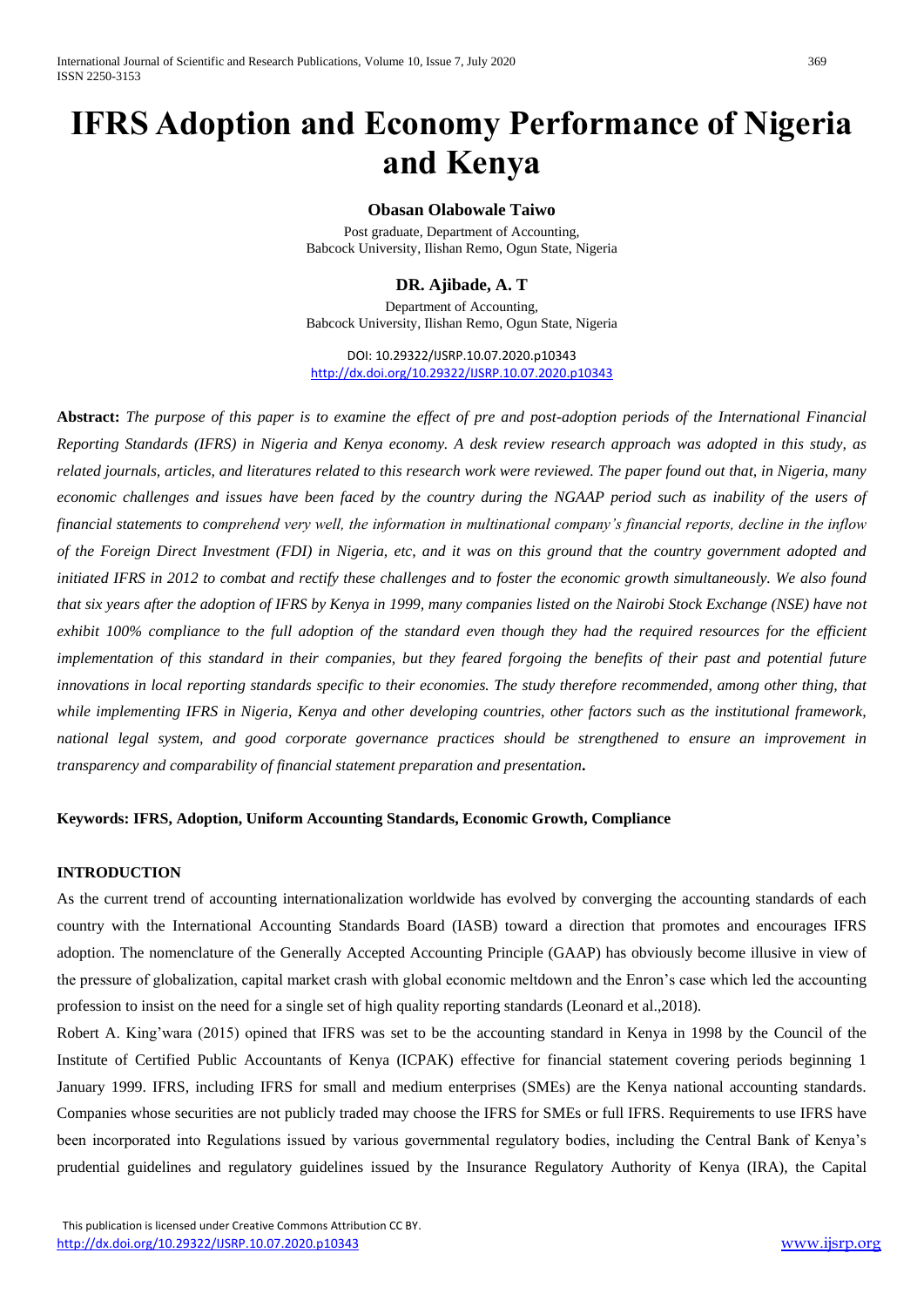Markets Authority of Kenya (CMA), and the Retirement Benefits Authority. Also IFRS are required by the Nairobi Securities Exchange (NSE) listing rules.

Isenmila and Adeyemo (2013) noted that the CBN and SEC also adopted this date for compliance and has issued guidance compliance circulars to ensure full implementation of IFRS in Nigeria. Most organizations reported their financial statement based on local standards set in their countries which made interpretation of the financial statement difficult across the globe. The decision to adopt IFRS is observed to have some weaknesses, as such, implementation of policy results in a lot of challenges. For instance deficiencies in our educational systems, infrastructures and political undertone have defeated the express given. It is believed that there was no adequate consultation before the implementation policy of IFRS in Nigeria.

More so, it became unarguably clear that what was being practiced by corporations, organizations and entities world over (under the auspices of each country's national GAAP) could not survive the pressure and heat of the globalization of virtually every nation that has economic value; a financial reporting standard that would be all embracing; that can guarantee international acceptance and cross-border interactions, comparability and standardized financial reporting (Leonard et al., 2018). Hence, this prompt the emergence of a global reporting standard called International Financial Reporting Standard (IFRS) issued by the International Accounting Standards Board (IASB). However, economic growth is fundamental to the success of every nation. Countries that have consistent economic growth have had the capacity to cut down poverty, fortify their democratic belief system and political dependability, enhance the quality of their environment, and diminish war, crime and violence.

Also, as observed by Oladeji & Agbesanya (2019), the compliance challenge with the adoption of IFRS has been a significant focus of many organizations' conversion efforts. Companies are not keen on adopting the International financial Reporting Standards (IFRS) due to the bottlenecks and difficulty in changing from their existing reporting systems to the new one. This could be attributed to the high cost involved, including the cost of retraining their existing staffs in this regard as most of them lack the knowledge of IFRS application in financial reporting preparation. Tosin (2012) also opined that part of the problem could be attributed to ignorance on the part of the company owners as to relevance of IFRS to the quality of their financial reporting system.

However, adoption of IFRS for its impacts to be positively felt in some African countries requires overcoming obstacles like; loss of experts to other jurisdictions, need for capacity building both at Institute level as well as at firm and company levels and ensuring that training / education of accountants keeps pace with the changes in IFRSs (both academic and professional training).

# **STATEMENT OF THE PROBLEM**

African countries' companies are not eager to adopt the International financial Reporting Standards (IFRS) due to the bottlenecks and difficulty in changing from their existing reporting systems to the new one. This could be attributed to the high cost involved, including the cost of retraining their existing staffs in this regard. Part of the problem could be attributed to ignorance on the part of the company owners as to relevance of IFRS to the quality of their financial reporting system. This research work aims at examining the challenges of African countries in the adoption of International financial Reporting Standards (IFRS) and its effect on their economic growth.

#### **OBJECTIVE OF THE STUDY**

The objective of the study isto appraise the challenges companies or organizations face in the adoption of International financial Reporting Standards (IFRS) in Nigeria and Kenya. Also to determine if adoption of International financial Reporting Standards (IFRS) has enhanced the economic growth in Nigeria and Kenya. These two countries are set of African countries that have already adopted IFRS but have some challenges embattling with its total adoption. Difference in the economic growth before and after IFRS adoption are the main focus of this study.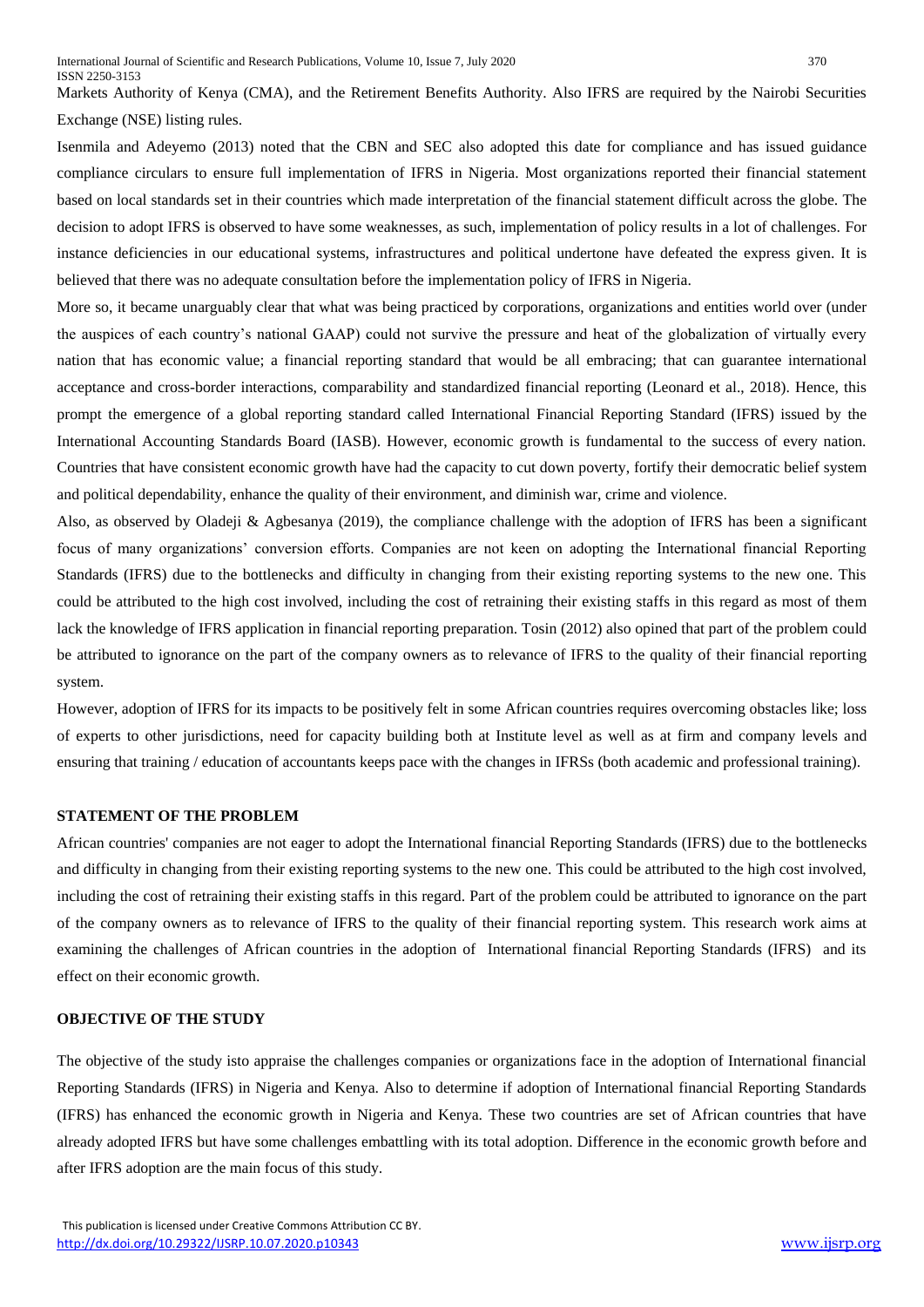#### **LITERATURE REVIEW**

According to Yahya et al, 2016, International Financial Reporting Standards (**IFRS**) are designed as a common global language for business affairs so that company accounts are understandable, reliable, relevant and comparable across international boundaries. They are a consequence of growing international shareholding and trade and are particularly important for companies that have dealings in several countries. They are progressively replacing the many different national accounting standards. IFRS includes: IFRS issues by the IASB; International Accounting Standards (IASs) issued by the IASC, or revisions thereof issued by the IASB; Interpretations of IFRS and IAS developed by the Interpretations Committee (IFRSIC) and approved for issue by the IASB and Interpretations of IAS developed by the SIC and approved for issue by the IASB or IASC. Umobong et al., (2015) investigated the differences in the quality of accounting information Pre and post IFRS adoption by manufacturing firms in Nigeria over a five year period and concluded that there is a declination in accounting quality using earnings management, value relevance, and timely loss recognition as independent variables. Earnings and book value of equity are less value relevant and timely loss recognition is less in post-IFRS compared to pre-IFRS period.

International Financial Reporting Standards (IFRS) is the new dominant set of accounting standards developed under a rigorous due diligence process and now used in more than 120 countries around the world, including Australia, Brazil, Canada, the European Union, South Africa, Nigeria and many others (Deloitte Touché Tohmastu, 2013). Each country adopting IFRS undergoes a transition process in the year of adoption. This process may be fairly disruptive for users of financial statements as accounting treatments of analogous items may vary, and impair comparability and trend analyses. Since the quality of financial statements is influenced by the quality of the underlying accounting standards, users may benefit from understanding the impact of a shift from local generally accepted accounting principles (GAAP) to IFRS. Also, economic changes are likely to have similar consequences as Land and Lang (2002) document that accounting quality has improved worldwide since the beginning of the 1990s, and suggest that this could be due to factors such as globalization and anticipation of international accounting harmonization.

#### **IFRS Adoption in Nigeria & Kenya**

IFRS adoption and implementation in Nigeria started on 28 July 2010, when the Nigerian Federal Executive Council (FEC) approved January 2012 as the effective date for the convergence from Nigeria Generally Accepted Accounting Practices (NGAAPs) to International Financial Reporting Standards (IFRS). In addition, the FEC ordered the Nigerian Accounting Standard Board (NASB) to take further necessary action to give effect to councils' decision. This decision of Federal Executive Council to fully adopt IFRS in Nigeria was followed by the enactment of the Financial Reporting Council of Nigeria Act in 2011, which led to the transformation of the Nigerian Accounting Standard Board (NASB) to the Financial Reporting Council of Nigeria (FRCN). The NABS announced its Roadmap to convergence with IFRS in September 2010. Based on this Roadmap Nigerian Listed Companies and significant public interest entities have been mandated to comply with IFRS commencing from 1st January, 2012. While other public interest entities have been required to comply starting from 1st January, 2013 and small and medium sized entities expected to comply for period ending after 1st January, 2014. The report sought the amendment of relevant laws and regulations that had one provision or the other impacting on financial reporting in Nigeria to ensure uniformity and removal of conflicts and ambiguity. Specifically; Companies and Allied Matters Act (CAMA) 1990, Banks and Other Financial Institution Act BOFIA) 1991, Investment and Security Act (ISA) 2007, etc. Furthermore, the report recommends for an early countrywide intensive capacity building programs to facilitate the process of adoption and the establishment of IFRS Academy an institutional platform for capacity building. Akpan-Essien (2011) state that the adoption of the IFRS will ensure transparency, accountability and integrity in financial reporting necessary for addressing the crisis in the financial sector in Nigeria which was responsible for the Nigeria loss of the Foreign Direct Investment (FDI) in the oil and gas sector to countries such as Ghana; that have begun oil production in commercial quantity and who are perceived to have better financial reporting standards in place.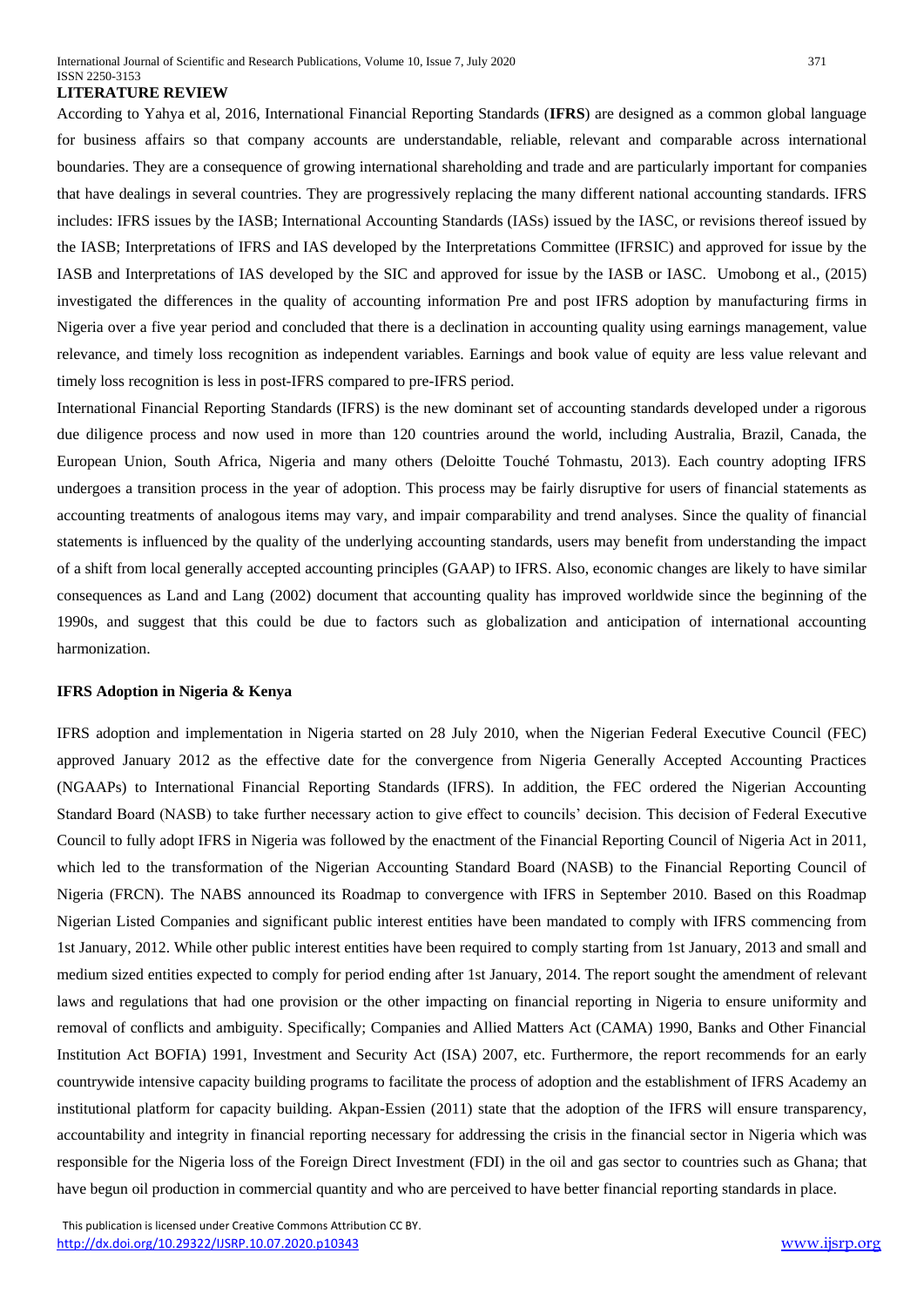Kenya was one of the first countries to adopt the use of IFRS and IAS in 1999. Over the years, Kenya has developed a wealth of experiences in the use of IFRS which would provide useful insights in the development of strategies by ISAR to aid other countries in the implementation of IFRS (United Nations Conference on Trade and Development, 2006). There is one stock market in Kenya; the Nairobi Stock Exchange, in which the shares of about 50 companies are traded. In addition to these listed companies, there are also a sizeable number of companies which are either multinationals or owned privately by Kenyans, as well as a large number of small and medium-sized enterprises (SMEs). In terms of financial reporting, all these companies are required to prepare financial statements based on International Financial Reporting Standards (IFRS). Other public interest companies such as, among others, banks, insurance companies, cooperative societies, non-governmental organizations also prepare accounts in accordance with IFRS. According to the United Nation Conference on Trade and Development (UNCTAD) in 2006, it was cited that in a bid to entrench and encourage the use of International Financial Reporting Standards (IFRS), ICPAK established an award known as the Financial Reporting (FiRe) Award in 2002. This award involves the evaluation of financial statements which have been voluntarily submitted by companies, to gauge their compliance with the requirements of IFRS. In 2005, six years after implementation of the IFRS in Kenya, it was observed that there was no single company which exhibited 100 per cent compliance with IFRS out of a total of 84 companies who submitted their financial statements for review. Most of these companies were quite large and indeed about 45 of them are listed on the Nairobi Stock Exchange (UNCTAD, 2006). These companies have the resources to recruit well-trained professionals but have failed to fully comply with IFRS in the preparation of their financial statements.

According to a study by Ajibade et. al. (2019), the result of their analysis; on the effect of IFRS pre adoption period (2002-2009) and post adoption period (2010-2016) on economic growth in Kenya, showed that the economic growth in Kenya is better after the adoption of IFRS. They went further in their study that IFRS improved GDP in the manufacturing sector of the country as this was achieved through increased foreign direct investment in the country, and therefore, posited that for a developing country like Kenya to enjoy consistency in their economic growth, the country has to adopt the notions of IFRS in their financial statement preparation and presentation so as to enjoy the full benefit of the standard. This was in line with the work of Kenneth Enouch (2012).

#### **Benefits of IFRS Adoption**

Odo (2018), notwithstanding that there may be some challenges to face by countries in their decision to adopt IFRS; its worldwide adoption has been promoted on the premise of its perceived benefits which are considered to outweighed the costs. Proponents of the adoption of IFRS argue that there are a number of benefits which can be gained from greater cross-country comparability of firms' financial reports. Barth (2008), for instance, argues that by adopting a common body of international standards, countries can expect to lower the cost of information processing and auditors of financial reports can be expected to become familiar with one common standard than with various local accounting standards. The argument here is that countries choose to adopt IFRS when they expect to increase the share of foreign capital and trade in the economy. In this sense, even countries with low levels of foreign capital and trade can choose to adopt IFRS if they are expecting growth in those sectors.

### **Uniformity in Accounting Language**

Adoption of IFRS will lead to uniformity in accounting language across the globe which is a

 This publication is licensed under Creative Commons Attribution CC BY. pre requites for the globalization of business, finance and investment with primary objective of eliminating the unnecessary complexity that exists with multiple reporting languages. As it is common knowledge, there exist differences in the classifications of financial information, levels of disclosure and accounting concepts between countries (Odo, 2018). Abel, (2011) opined that accounting terminologies can easily confuse the uninitiated owing to differences in business language. In supporting his view gave an instance on the word stock which, in most North American countries, refers to share ownership, whereas, in the commonwealth countries, the word stock is typically associated with merchandise inventory. The closest word to current in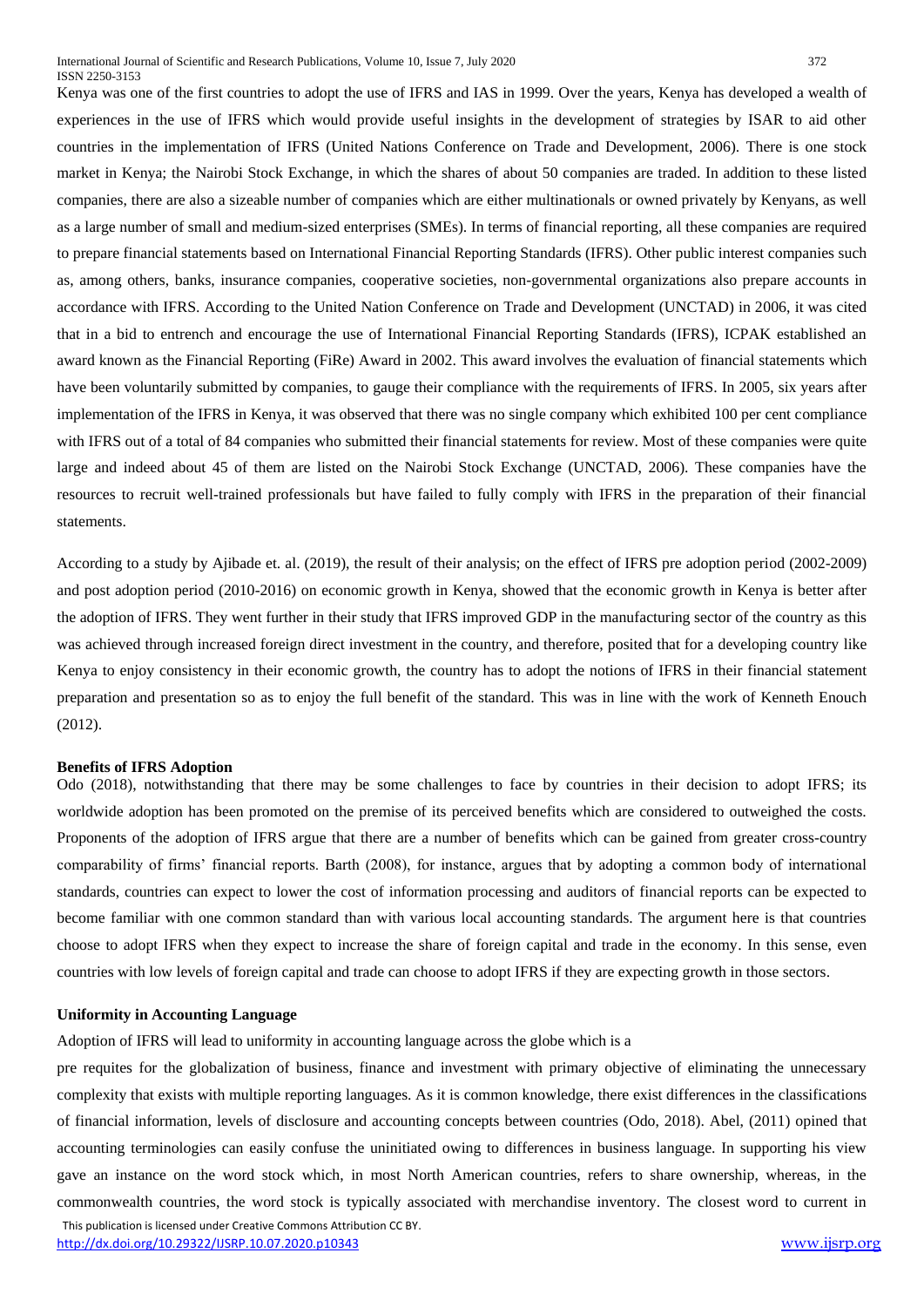Japanese language is said to be present. While these two words (i.e. current and present) may appear to convey the same meaning, such may not be the case if used in terms of asset valuation in the preparation of financial statements. While current value is about discounted cash flow measures. In this sense, unsold stock may convey under-subscribed floatation. In commonwealth countries, this will refer to unsold inventory of finished goods. Still on current: whereas the time frame distinguishing a current and noncurrent liability is typically a year in the US and in IFAC standards, the cut-off point is commonly four years in Germany. In fact, Choi (1998) said it succinctly when he observed in his presentation at conference that "Accountants inhabit a kind of Tower of Babel where we not only speak different language but also give different interpretations of the same events and transaction".

#### **Positive effects of IFRS**

At least five affirmative reliefs flow from adopting uniform reporting standards, the first three relating to voluntary adoption (i.e., without government fiat), while the remaining two are dictated by regulatory and user influences (Herbert, 2010). The first affirmative argument, which relates to scale economies, underlies all forms of uniform contracting: uniform rules need only be introduced once. They constitute a type of 'public good', inthat the marginal cost of an additional user adopting them is zero, and nobody is disadvantaged by another using them. The second advantage of uniform standards is the protection they give auditors against managers playing an 'opinion shopping' game (Ball, 2006). If all auditors are required to enforce the same rules, managers cannot threaten to shop for an auditor who will give an unqualified opinion on a more favourable rule.

The third argument supporting uniform financial reporting is the potential of eliminating informational externalities arising from lack of comparability. If firms and/or countries use different accounting standards and techniques – even if unambiguously disclosed to all users – they can impose costs on others (in economics parlance, create negative externalities) due to lack of comparability. To the extent that firms internalize these effects, it will be advantageous for them to use the same standards as others - IFRS. The fourth advantage derives from the worldwide support from multinational corporations (MNCs), regulators and users because of the belief that common standards in the preparation of corporate financial statements will facilitate international comparability from different countries. Large MNCs operating in multiple jurisdictions would be able to use one accounting language company-wide and present group financial statements in the same language as their competitors. The fifth benefit is the belief that in a truly global economy, finance professionals will be more mobile, and companies will more easily respond to their group human capital needs around the world.

These advantages imply that the IFRS offer some degree of uniformity in accounting standards that is prospective in a market setting. In addition to the above, direct and indirect advantages of IFRS adoption for investors have been isolated. Direct advantages to investors include:

a) IFRS promise more accurate, comprehensive and timely financial statement information, relative to thenational standards they replace for public financial reporting in most of the countries adopting them. To the extent that financial statement information is derived from IFRS sources, this should lead to more-informed valuation in the equity markets, and hence lower risk to investors.

b) Small investors are less likely than investment professionals to anticipate financial statement information from other sources. Improving financial reporting quality through uniform standards allows them to compete better with professionals, and hence reduces the risk of adverse selection through a better-informed professional (known as 'adverse selection') (Diamond and Verrecchia, 1991; Leuz and Verrecchia, 2000).

c) By eliminating many international differences in accounting standards, and standardizing reporting formats, IFRS eliminate many of the adjustments analysts historically make in order to make companies' financials more comparable internationally. IFRS adoption has the potential to reduce the cost of processing financial information. The gain would be greatest for institutions that create large, standardized-format financial databases.

d) Reducing the cost of processing financial information will most likely increase market efficiency, that is, the efficiency with which the stock market incorporates it in prices. Investors are expected to gain from increased market efficiency.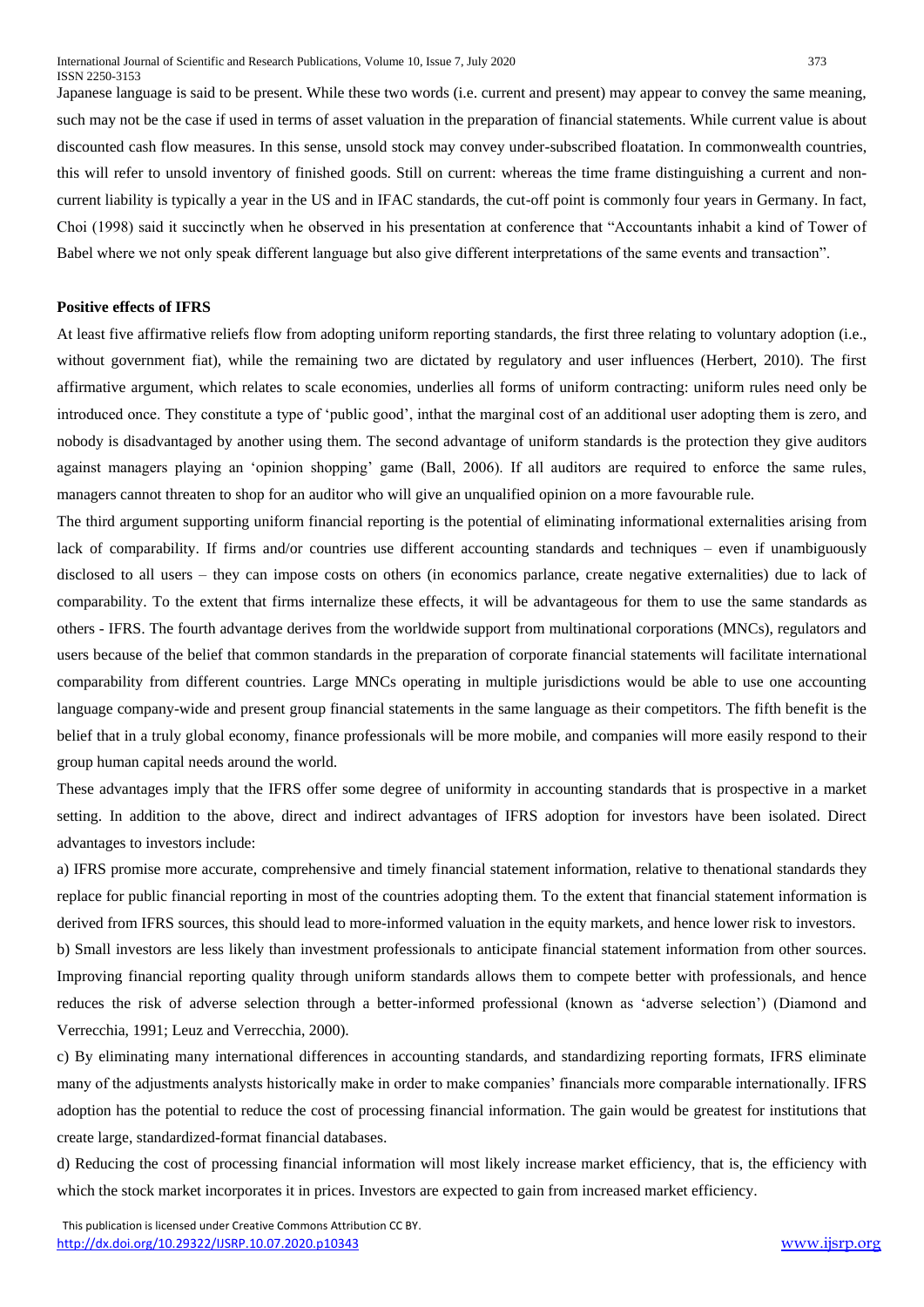e) Reducing international differences in accounting standards assists to some degree in removing barriers to cross-border acquisitions and divestitures, which in theory will reward investors with increased takeover premiums (See Bradley et al., 1988).

In addition, IFRS offer several additional indirect advantages to investors. First, it is expected that IFRS should induce higher information quality which, in turn, should reduce the risk of equity investment and the risk to less informed (naive) investors due to adverse selection. Theoretically, therefore, IFRS should lead to a reduction in firms' costs of equity capital, which would increase share prices, and make new investments more attractive, *ceteris paribus.* Another indirect advantage of IFRS is the potential improvement in transparency and usefulness of financial statement information in contracting between firms and other stakeholders, notably lenders and managers (Watts, 1977; Watts and Zimmerman, 1986). Increased transparency causes managers to act more in the interests of shareholders. In particular, timely loss recognition in the financial statements increases the incentives of managers to attend to existing loss-making investments and strategies more quickly, and to undertake fewer new investments with negative net present values (Ball, 2001; Ball and Shivakumar, 2005).

The increased transparency and loss recognition timeliness promised by IFRS therefore could increase the efficiency of contracting between firms and their managers, reduce agency costs between managers and shareholders, and enhance corporate governance. The potential gain to investors arises from managers actingmore in their (i.e., investors') interests. In other words, the increased transparency and loss recognition timeliness promised by IFRS could increase the efficiency of contracting in debt markets - between firms and lenders - with potential gains to equity investors in terms of reduced cost of debt capital both locally and internationally.

## **Challenges Faced by Developing Countries while Adopting IFRS**

Challenges faced during the adoption of IFRS in most developing countries as noted by Abdulkadir (2013) are:

Poor and Low Enlightenment Campaign: The transition plan to IFRS and its implication for preparers and stakeholders of financial statement have to be effectively coordinated and communicated. A country action plan for transition needs to have logistical framework of targeted activities to be completed within a specific period of time. This includes raising awareness on the potential impact of the conversion, identifying regulatory synergies be derived and communicating the temporary impact on the transition on business performance and financial positions.

Shortage of Manpower for IFRS: One of the difficulties Nigeria is facing is the shortage of accountants and auditors who are technically competent in implementing IFRS. This issue again is being taken care of by ICAN and workshops that are being organized not only nationally but by each state chapter of the institute.

Associated Problems in Higher Institution: The extent of the integration of IFRS modules into the tertiary institutions accounting education curricula and the coordination of such accounting education program with professional institutions qualification and regulations is a major challenge to the implementation of IFRS. National Universities Commission (NUC) and the National Board for Technical Education (NBTE) should spread the knowledge of IFRS to all tertiary institution through the review of their curriculum.

Training Resources: The training of IFRS is not readily available at affordable cost. In addition even the training exercises organized are costly the few privileged accountants are able to attend.

Tax Reporting Effects or Issues on IFRS: IFRS conversion calls for a detailed review of the tax law and tax administration. Adjustment should be required in equity, retained earnings and reserves. Specific taxation rule will have to be redefined to accommodate these adjustments.

In addition, GAB (2012) stated that one of the demerits that will be experienced by countries adopting IFRS include: forgoing the benefits of any past and potential future innovations in local reporting standards specific to their economies.

## **Theoretical Review**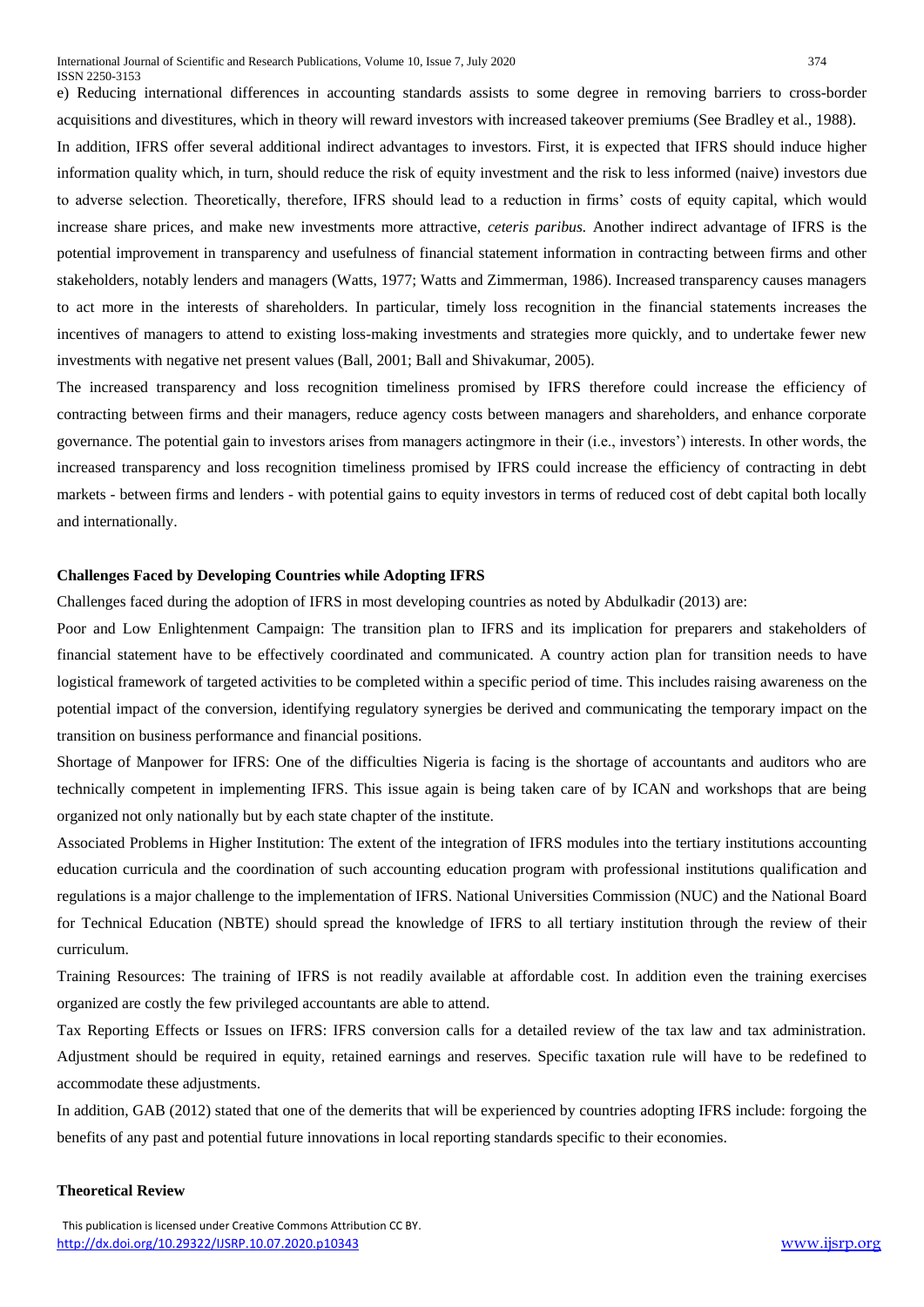#### **The Economic Network Theory**

Economic networks use the various competitive advantages and resources of each member to increase the production and wealth of all the members. Economic network theory predicts that in addition to network benefits, a product with network effects can be adopted due to its direct benefits (Liebowitz & Margolis, 1994 cited in Hamisi, 2012). In the case of the IFRS adoption by a country, the theory argues that the direct benefits are represented by both the net economic and net political value of IFRS over local standards (Barth, 2008). According to this theory economies with high levels of or expected increases in foreign investment and trade are more likely to adopt IFRS. This theory reveals evidence of regional trends in IFRS adoption, such that a country is more likely to implement IFRS if other countries in its geographical region are IFRS adopters (Hamisi, 2012). Adopting a set of standards like IFRS can be more appealing to a country if other countries have adopted them as well, in this sense, IFRS can be a product with "network effects".

#### **Positive Accounting Theory**

This is an expression of neo-classical economic theory, which believes in an opportunistic behavior as a basis of all economic activity. PAT is the reason for the choice of accounting methods, techniques and policy decisions. PAT describes the organization in terms of a collection of contracts. These contracts are necessary in order to get self-seeking individuals to agree to cooperate. Examples are contracts with managers, suppliers of capital and employees including managers. These contracts enable the individual party to maximize on the shareholders wealth. The contracts are also associated with contracts costs such as monitoring and maintenance costs, negotiating costs and agency costs. PAT holds that firms will seek to minimize the contracting costs and this will affect the policies adopted including the accounting policies. PAT's three hypothesis are the bonus plan hypothesis, the debt covenant hypothesis and political cost hypothesis. The bonus plan hypothesis suggests that managers of firms will be more likely to choose accounting procedures that shift reported earnings from future periods to the current period. According to Colasse (2000) PAT interferes either on the level of standards setter or on the firm level when standards setter let the choice among several options. Belkaoui (1992) argues that the central idea of the positive approach is to develop hypothesis about factors that influence the world of accounting practices and to test empirically the validity of these hypothesis. According to Watts and Zimmerman (1990), a sole accounting choice can reduce the explicative power of tests.

#### **Empirical Review**

Ajibade, et al, (2019) researched on International Financial Reporting Standard (IFRS) adoption and economic growth: a study of Nigeria and Kenya. The study adopted descriptive statistics to analyze the data collected from the manufacturing sector GDP of the two countries for the period of 2000-2011 and 2012-2016 as the pre and post IFRS adoption years respectively. The result of the T-test carried out at a significant level of 5% showed that there is a significant difference in the manufacturing sector GDP pre and post IFRS. Examining the findings revealed that adoption of IFRS improves the economic growth of both countries significantly. This means that IFRS adoption has brought about improved GDP in the manufacturing sector GDP of both countries. Thus posits that for emerging countries to enjoy improved economic growth, they have to properly adopt the notions of IFRS in their financial statement preparations and presentation so as to enjoy the full benefits.

Okoye et al., (2014) researched on the 'Impact of the IFRS Adoption on Stock Market Movement in Nigerian Corporate Organization.' Descriptive design was adopted using the stock price and shares traded during two years periods. SPSS Version 7.0 was also used to obtain the mean, variance and Std. Deviation. It observed that the adoption of IFRS in Nigeria will enhance credible financial statements that will also provide a basis for the strength of a corporate entity in capital market hence is a welcome development in Nigerian economy.

Zakari (2014) investigated the challenges of IFRS adoption in Libya using descriptive statistics. The research evidence indicated that IFRS adoption by Libyan Companies has faced some obstacles such as accounting education and economic issues.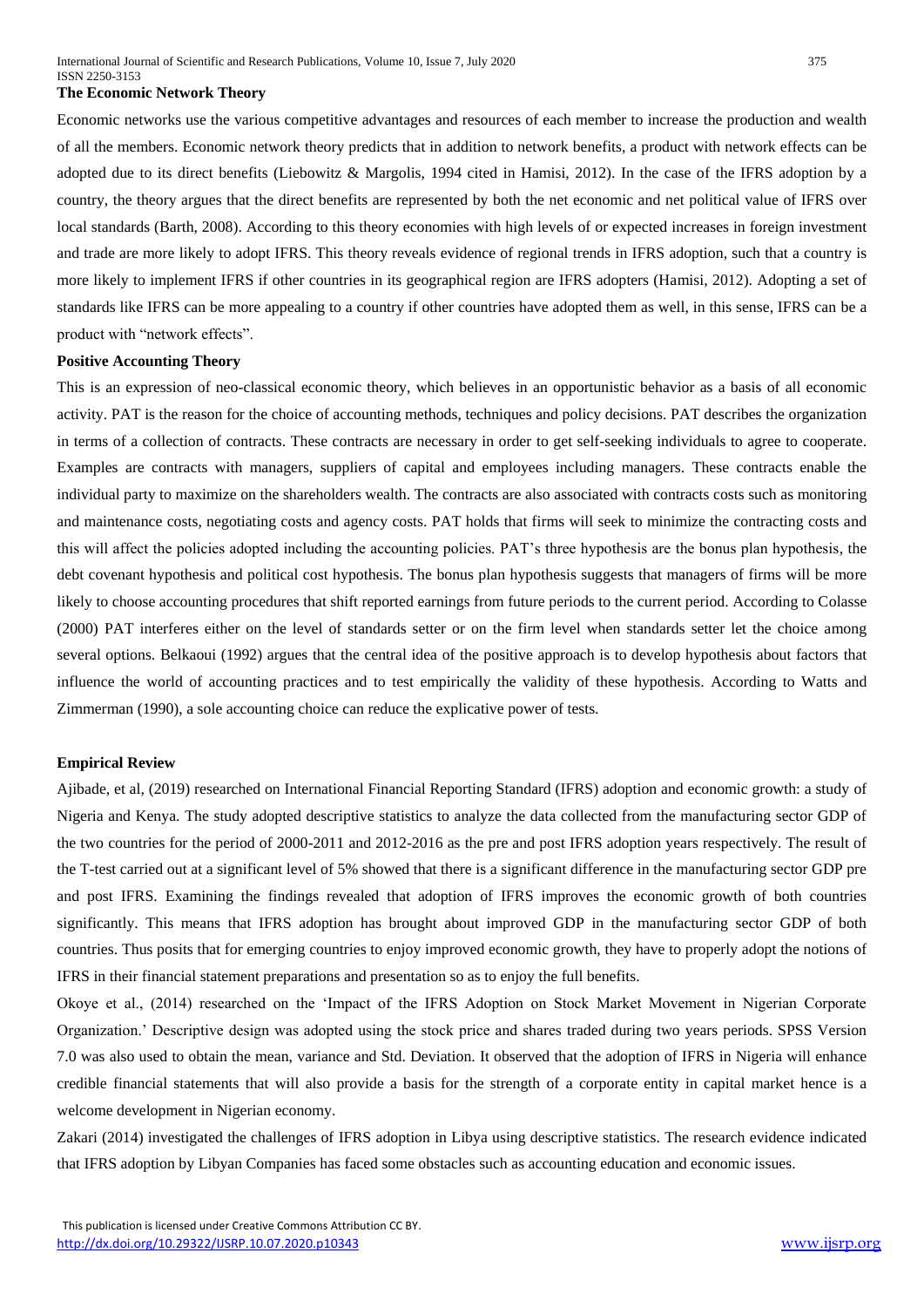Muller (2014) measured the impact of IFRS adoption on the quality of consolidated financial reporting in Germany using multiple regression model for a period of 4 years (2003-2006). The results of the findings revealed an increase in consolidated financial statement quality as a result of the adoption of IFRS.

# **METHODOLOGY**

In this study, the articles, journals and literature related to this work were reviewed and a desk review research approach was adopted in the course of this study to give a well-grounded information and resolute conclusion.

#### **Findings and Conclusion**

Based on the review of many research works and assessment of the two countries' economic situation during the pre-adoption periods and post-adoption periods of IFRS, it was discovered that many economic challenges and issues have been faced by Nigeria during the NGAAP period such as inability of the users of financial statements to comprehend very well, the information in multinational company's financial reports, decline in the inflow of the Foreign Direct Investment (FDI) in Nigeria, etc. It is on this ground the country government adopted and initiated IFRS in 2012 to combat and rectify these challenges and to foster the economic growth simultaneously. More so, Nigeria face some other challenges while adopting the standard, such as lack of trained professionals for the efficient and effective implementation of this standard, which hinders the full implementation in the country as at that period, but it was observed that if the country provides adequate frameworks, trained professionals and adhere to the norms of the standard, the country will enjoy the full benefits of adopting IFRS.

On the other hand, Kenya adopted IFRS in 1999 and implemented it in the year 2000 including all public listed companies in the Nairobi Stock Exchange (NSE). In 2005, six years after the adoption of IFRS in Kenya, it was observed that many companies listed on the NSE have not exhibit 100% compliance to the full adoption of the standard even though they had the required professional manpower for the efficient implementation of this standard in their companies, but they feared forgoing the benefits of their past and potential future innovations in local reporting standards specific to their economies. It was in the year 2010, the standard start to gain full recognition in many companies and this in return was observed to have a significant impact on the economic growth of the country.

## **Recommendations**

The following recommendations were made from the findings and conclusion of the study:

- i. The Financial Reporting Council of Nigeria (FRCN) should embark upon aggressive awareness on the benefits of IFRS adoption in Nigeria.
- ii. The Financial Reporting Council of Nigeria in conjunction with various professional bodies should place more premium on continuing professional education and training. As much as possible, the professional accountancy bodies should align their continuing professional education requirements with IFAC guidelines.
- iii. Various stakeholders such as the professional bodies and regulatory agencies should embark upon subsidized training for members within their sectors to increase their awareness, knowledge and applications of IFRS.
- iv. The regulatory agencies should be provided with the required financial support to carry out their regulatory functions in terms of ensuring that organizations comply strictly with the adoption of IFRS.
- v. The government on their part should ensure that they provide the enabling environment towards ensuring the adoption and practice of IFRS in Nigeria and Kenya. This they can do by providing the necessary legislative framework for its adoption and practice.
- vi. Professional accounting bodies in Nigeria and Kenya should make IFRS training a part of MCPE at a reduce cost.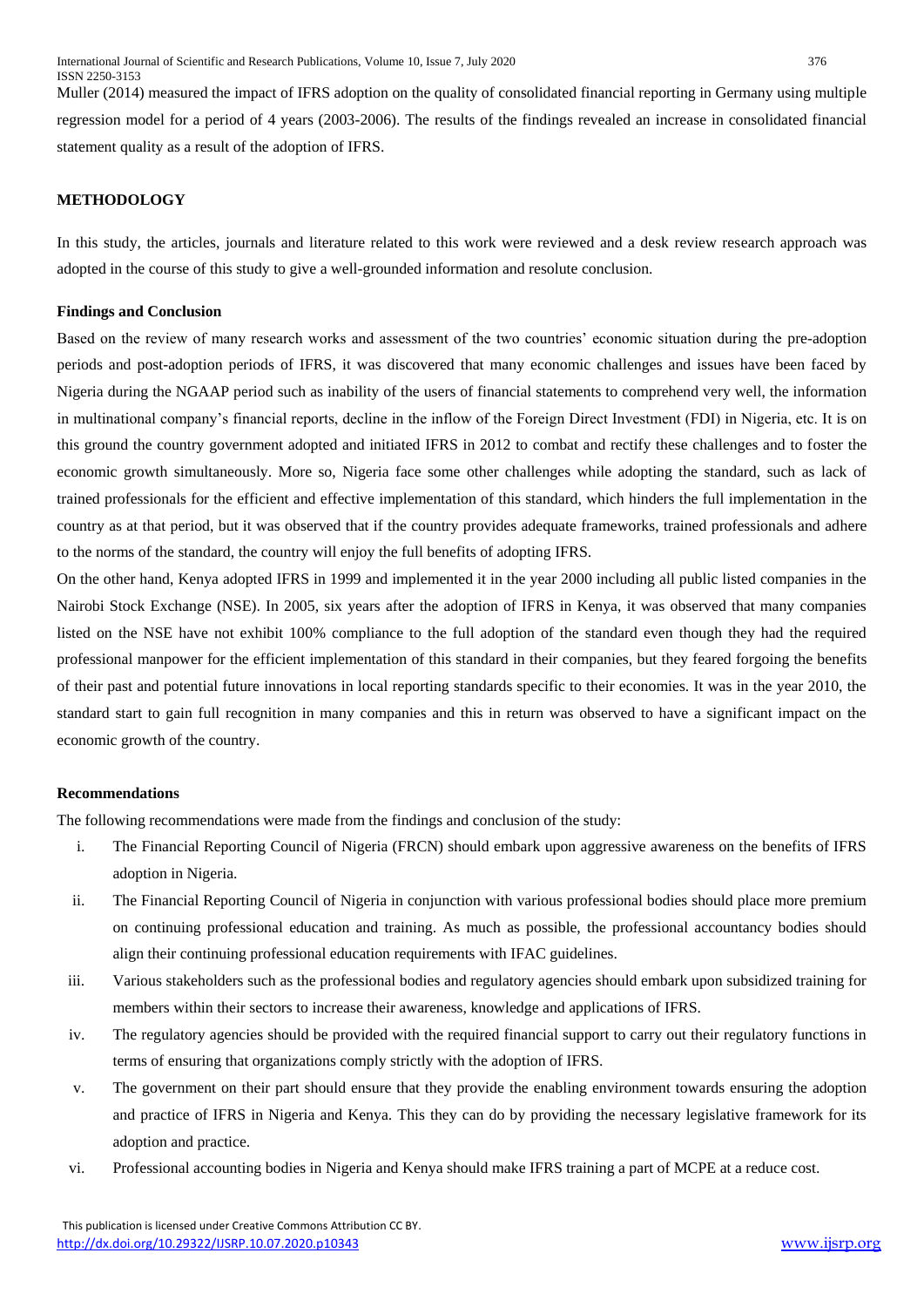- vii. Government should ensure the fully adoption and implementation of IFRS in every possible sector of the nation in other to enjoy other benefits that accrue from it.
- viii. It is also recommended that while implementing IFRS in Nigeria and Kenya, other factors such as the institutional framework, national legal system, and good corporate governance practices should be strengthened to ensure an improvement in transparency and comparability of financial statement preparation and presentation.

# **REFERENCES**

- Abdulkadir, M (2013). Adoption of International Financial Reporting Standard in Developing Economy. International Journal of Business Management. 7(3); 152-161,
- Ahmed, A. S., Neel, M., & Wang, D. (2010). Does Mandatory Adoption of IFRS Improve Accounting Quality? Preliminary evidence. Contemporary Accounting Research, 30(4), 1344-1372.
- Ajibade, et al, (2019). International Financial Reporting Standard (IFRS) Adoption and Economic Growth: A study of Nigeria and Kenya. South Asian Journal of Social Studies and Economies. 3(3): 1-8; Article no.SAJSS.48703. ISSN: 2581-821X.
- Akpan-Essien (2011). The International Financial Reporting Standards (IFRS). The Role of the Chartered Secretary and Administrator. A paper presented at the 35th Conference of ICSAN. October 26th and 27th.
- ASB (2000) Accounting Policies Accounting Standard Board London.
- Barth, M. E. (2008). Global Financial Reporting: Implications for U.S. Academics. The Accounting Review 83: 1159-1179.
- Charles et al., (2012). Convergence of Accounting Standards and Foreign Direct Investment, The International Journal of Accounting, Vol. 49, p. 87-96. Business Research and Practice, 61 (2007), pp. 371-388.
- Deloitte Touche Tohmatsu (2013). Use of IFRSs by Jurisdiction. Retrieved from http://www.iasplus.com/country/useias.htm , on May 6, 2013.
- Dikova et al., (2010) Cross-border Acquisition, Abandonment and Completion: The Effect of Institutional Differences and Organizational Learning in the International Business Service Industry, 1981-2001. Joumal of Intemational Business Studies,41, pp. 223-245.
- Fowokan, T. (2011), IFRS Adoption in Nigeria-Tax Implications. CITN Seminar Paper on IFRS adoption in Nigeria.
- GAB (2012). The State of IFRS in Africa: Is IFRS in Disarray. Governance Across Border. Governancex Borders: www.governancexborders.com.
- Gordon, R. H. and Bovenberg, A. L. (1996) Why is Capital so Immobile Internationally? Possible Explanations and Implications for Capital Income Taxation. American Economic Review, 86, pp. 1057-1075.
- Hamisi (2012). The Factors Affecting the Implementation of International Public Sector Accounting Standards in Kenya. A Research Project Submitted in Partial Fulfilment of the Requirements of the Degree of Business Administration, University of Nairobi.
- Kenneth E. O. (2012). Adoption of IFRS and Financial Statements Effects: The Perceived Implications on FDI and Nigeria Economy. Australian Journal of Business and Management Research, 2(5): 76-83.
- Kiugu F. (2010). A Survey of Perception on the Adoption of International Public Sector Accounting Standards by Local Authorities in Kenya, Unpublished MBA project, University of Nairobi.
- Leonard et al., (2018). International Financial Reporting Standards and Manufacturing Firms' Financial Performance in Nigeria: A Study of Quoted Firms. International Journal of Accounting and Taxation. Vol. 6, No. 1, pp. 102-114.
- Liebowitz, S.J., & S.E. Margolis. (1994). Network Externality: An uncommon tragedy. Journal of Economic Perspectives 8: 133- 150.
- Madawaki, A., (2012). Adoption of International Financial Reporting Standards in Developing Countries: The case of Nigeria. International Journal of Business and Management, 7 (3), 152-161.